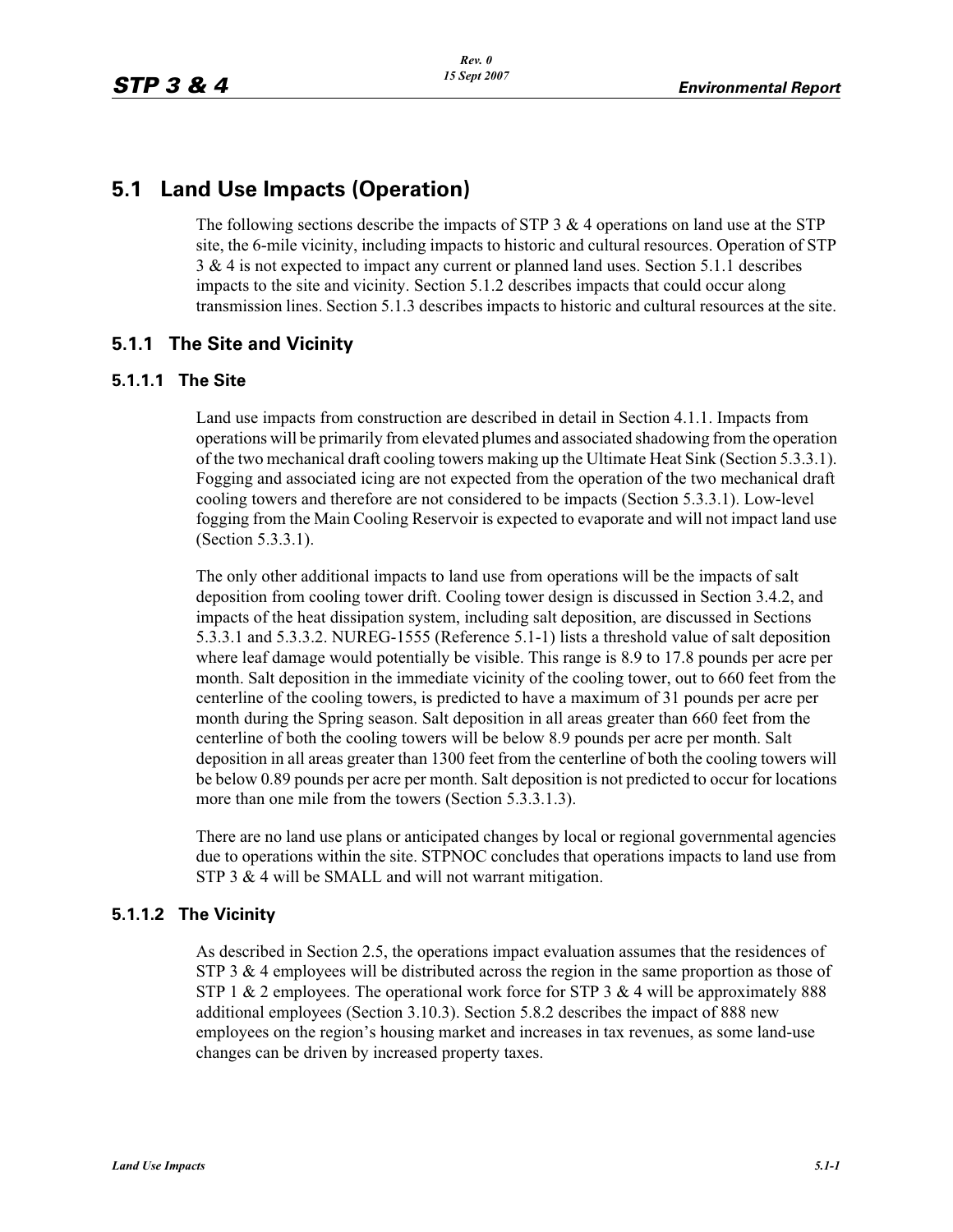As discussed in Section 2.5.2.6, housing trends associated with STP 3 & 4 are expected to mirror current housing trends associated with STP 1  $\&$  2 with approximately 83 percent of the new employees expected to live in Matagorda (60.7 percent) and Brazoria (22.4 percent) Counties. Relatively few employees live in the vicinity of the STP site; the area is rural, with few utilities or amenities. The land adjacent to STP 3  $\&$  4 is owned by private parties and has been passed down for several generations and is largely unavailable for development. It is likely that new employees who choose to settle in Matagorda and Brazoria Counties will purchase homes or acreage outside the vicinity of the STP site in the cities of Bay City (approximately 13 air miles from the STP site), Palacios (approximately 11 air miles from the STP site), Lake Jackson (approximately 40 air miles from the STP site), or Matagorda (approximately 8 air miles from the STP site). Based on the 19 years of experience from the operation of STP 1  $\&$ 2, increased tax revenues will not spur development in the direct vicinity of the STP site. (Reference 5.1-2)

There are no land use plans or anticipated changes by local or regional governmental agencies due to operations within the vicinity. STPNOC concludes that impacts to land use in the vicinity will be SMALL and not warrant mitigation.

## **5.1.2 Transmission Corridors and Offsite Areas**

Land proposed to be used for transmission rights-of-way, routes of access, and off-site areas is described in Section 2.2.2, as are the details of land-use restrictions, rights-of-way lengths, widths and areas. Operation of STP  $3 \& 4$  will not significantly increase the land-use impacts from STP 1 & 2 because no new off-site transmission line rights-of-way are planned, the basic transmission system, electrical and structural design will remain the same. Therefore, STPNOC concludes that impacts to transmission rights-of-way, routes of access and off-site land use areas of STP 3 & 4 will be SMALL and not warrant mitigation.

Also, STP 3 & 4 will generate low-level radioactive wastes that will require disposal in permitted radioactive waste disposal facilities (Section 3.5) and non-radioactive wastes that will require disposal in permitted landfills (Section 3.6). Both types of waste are commonly generated, and permitted disposal facilities are currently available. STP  $3 \& 4$  will generate spent fuel, which will be stored on-site until such time that the NRC licenses a high-level waste disposal facility. STPNOC concludes that impacts to off-site land use due to disposal of wastes generated at Units 3 & 4 will be SMALL and not warrant mitigation.

#### **5.1.3 Historic Properties**

Table 2.5.3-1 lists properties in Matagorda County on the National Register of Historic Places. A letter dated January 19, 2007 was received from the Texas Historical Commission (THC) stating that no historic properties will be affected by the proposed construction and operation of STP 3 & 4. (Reference 5.1-3) However, STP has, in its Site Environmental Compliance Procedures, measures to contact the THC prior to performing ground-disturbing operations not reviewed by the NRC, after issuance of the COL.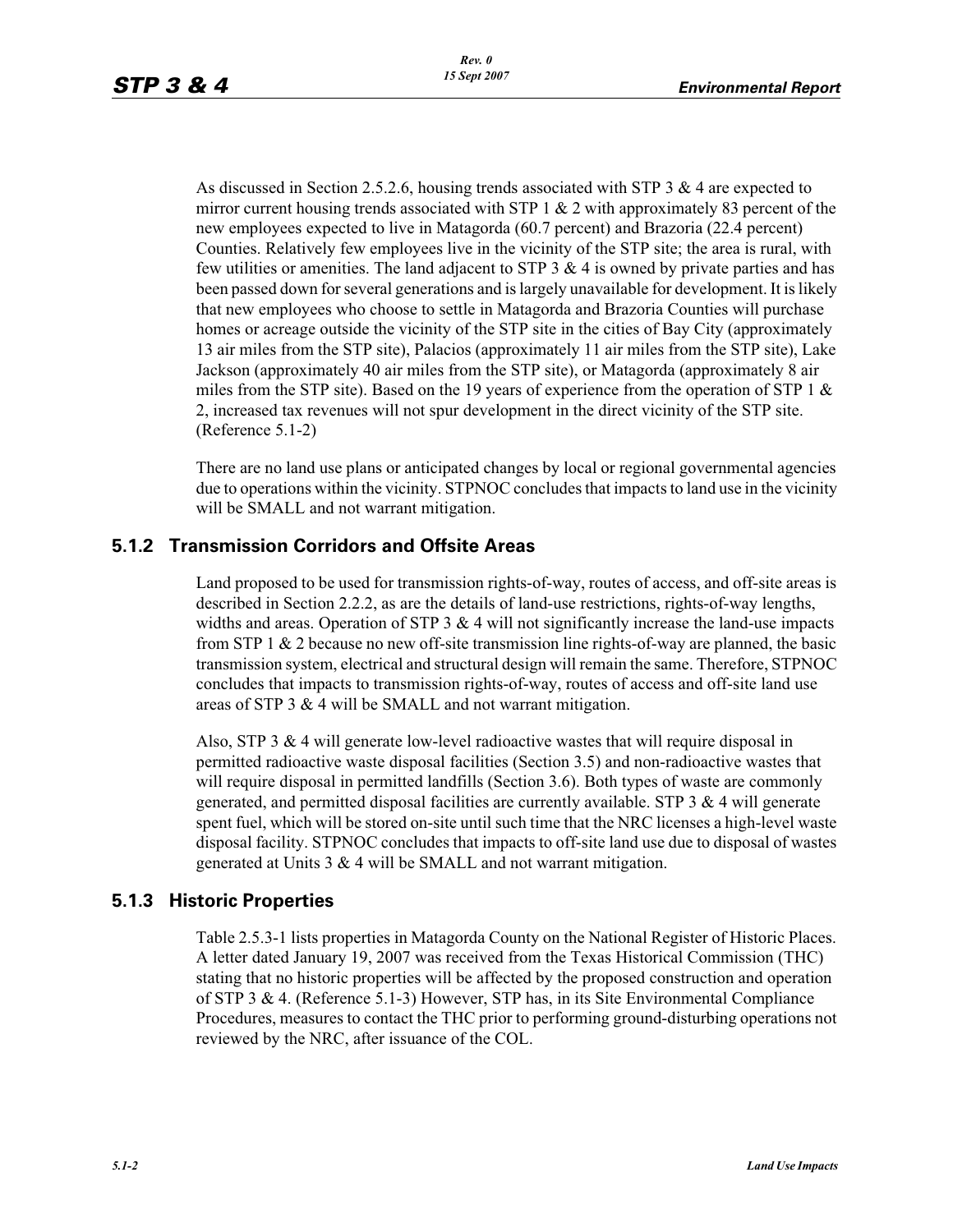The THC advised during the preparation of the STP 1 & 2 1986 FES-OP that STP 1 & 2 operations and maintenance activities would have no effect on any historical properties (Section 2.5.3.3). Impacts associated with the operation of STP Units 3  $& 4$  will be no more than what is described regarding impacts from construction in Section 4.1.